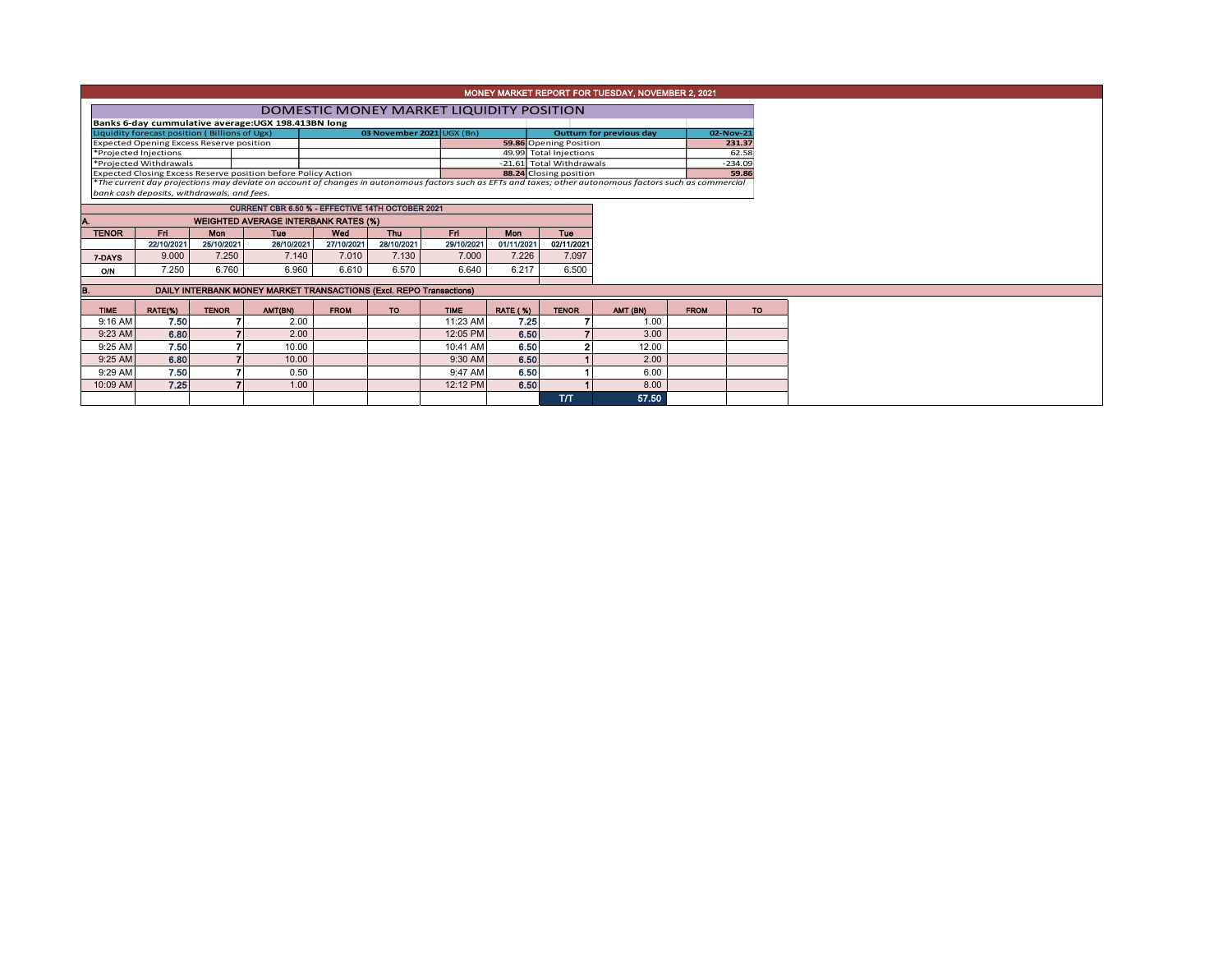| с.             |            |            |            |            | <b>CBR AND THE 7- DAY WAR INTERBANK RATES</b> |            |                                                                   |            |            |            |            |
|----------------|------------|------------|------------|------------|-----------------------------------------------|------------|-------------------------------------------------------------------|------------|------------|------------|------------|
| 9.500          |            |            |            |            |                                               |            |                                                                   |            |            |            |            |
| 9.000          |            |            |            |            |                                               |            |                                                                   |            |            |            |            |
| 8.500          |            |            |            |            |                                               |            |                                                                   |            |            |            |            |
| 8.000          |            |            |            |            |                                               |            |                                                                   |            |            |            |            |
| 7.500<br>7.000 |            |            |            |            |                                               |            |                                                                   |            |            |            |            |
| 6.500          |            |            |            |            |                                               |            |                                                                   |            |            |            |            |
|                |            |            |            |            |                                               |            |                                                                   |            |            |            |            |
|                |            |            |            |            |                                               |            |                                                                   |            |            |            |            |
|                |            |            |            |            |                                               |            |                                                                   |            |            |            |            |
|                |            |            |            |            |                                               |            |                                                                   |            |            |            |            |
|                | 19/10/2021 | 20/10/2021 | 21/10/2021 | 22/10/2021 | 25/10/2021                                    | 26/10/2021 | 27/10/2021                                                        | 28/10/2021 | 29/10/2021 | 01/11/2021 | 02/11/2021 |
|                |            |            |            |            |                                               |            |                                                                   |            |            |            |            |
|                |            |            |            |            |                                               |            |                                                                   |            |            |            |            |
|                |            |            |            |            |                                               |            | • Overnight WAR -7-day WAR - CBR rate - Upper bound - Lower bound |            |            |            |            |

| MONETARY POLICY OPERATIONS MATURITIES PROFILE: (04-NOV-2021 TO 02-DEC-2021)<br>D. |             |             |             |                          |             |              |  |  |  |  |  |  |  |  |
|-----------------------------------------------------------------------------------|-------------|-------------|-------------|--------------------------|-------------|--------------|--|--|--|--|--|--|--|--|
| <b>DATE</b>                                                                       | <b>THUR</b> | <b>THUR</b> | <b>THUR</b> | <b>THUR</b>              | <b>THUR</b> | <b>TOTAL</b> |  |  |  |  |  |  |  |  |
|                                                                                   | 04-Nov-21   | 11-Nov-21   | 18-Nov-21   | 25-Nov-21                | 02-Dec-21   |              |  |  |  |  |  |  |  |  |
| <b>REPO</b>                                                                       | 379.36      |             |             | ۰                        |             | 379.36       |  |  |  |  |  |  |  |  |
| <b>REV REPO</b>                                                                   |             | ۰           | ۰           | ۰                        |             |              |  |  |  |  |  |  |  |  |
| <b>DEPO AUCT</b>                                                                  | 525.01      |             | 431.25      | $\overline{\phantom{a}}$ | 44.00       | 1.000.27     |  |  |  |  |  |  |  |  |
| <b>TOTALS</b>                                                                     | 904.37      | ٠           | 431.25      | ٠                        | 44.00       | 1,379.62     |  |  |  |  |  |  |  |  |

TOTALS 904.37 944.00 - 431.25<br>Total O/S Deposit Auction balances held by BOU up to 30 December 2021: UGX 1,040 BN<br>Total O/S Repos Reverse Repo & Deposit Auction balances held by BOU: UGX 1,420 BN<br>(El) STOCK OF TREASURY SEC

|                                                                      | (EI) STOCK OF TREASURY SECURITIES                                                     |             |                  |  | <b>MONETARY POLICY MARKET OPERATIONS</b><br><b>Eii</b> ) |                           |               |            |              |              |  |  |  |
|----------------------------------------------------------------------|---------------------------------------------------------------------------------------|-------------|------------------|--|----------------------------------------------------------|---------------------------|---------------|------------|--------------|--------------|--|--|--|
|                                                                      | LAST TBIILS ISSUE DATE: 28-OCTOBER-2021                                               |             |                  |  | (VERTICAL REPOS, REV-REPOS & DEPOSIT AUCTIONS)           |                           |               |            |              |              |  |  |  |
| 6,224.28<br>On-the-run O/S T-BILL STOCKs (Bns-UGX)<br>03/11/2021     |                                                                                       |             |                  |  |                                                          | <b>ISSUE DATE</b>         | <b>AMOUNT</b> | <b>WAR</b> | <b>RANGE</b> | <b>TENOR</b> |  |  |  |
| 03/11/2021 REPO<br>21,157.99<br>On-the-run O/S T-BONDSTOCKs(Bns-UGX) |                                                                                       |             |                  |  |                                                          | 28-Sep -                  | 456.00        | 6.500      |              |              |  |  |  |
| 27,382.27<br><b>TOTAL TBILL &amp; TBOND STOCK- UGX</b>               |                                                                                       |             |                  |  | <b>REPO</b>                                              | 29-Sep-                   | 376.00        | 6.500      |              |              |  |  |  |
| O/S=Outstanding                                                      |                                                                                       |             |                  |  | <b>REPO</b>                                              | $30-Sep$ -                | 1,065.00      | 6.500      |              |              |  |  |  |
| <b>MATURITY</b>                                                      | <b>TOTAL STOCK YTM (%)</b>                                                            |             | <b>CHANGE IN</b> |  | <b>REPO</b>                                              | 04-Oct -                  | 94.00         | 6.500      |              |              |  |  |  |
|                                                                      | (BN UGX)                                                                              | AT CUT OFF* | YTM (+/-)        |  | <b>REPO</b>                                              | $07$ -Oct $-$             | 520.00        | 6.500      |              |              |  |  |  |
| 91                                                                   | 130.10                                                                                | 6.539       | $-0.190$         |  | <b>DAUT</b>                                              | $07$ -Oct $-$             | 9.95          | 6.985      |              | 28           |  |  |  |
| 182                                                                  | 453.05                                                                                | 8.419       | 0.087            |  | <b>DAUT</b>                                              | $07$ -Oct $-$             | 0.99          | 7.003      |              | 56           |  |  |  |
| 364                                                                  | 5,641.13                                                                              | 10.150      | 0.150            |  | <b>DAUT</b>                                              | $07$ -Oct $-$             | 19.67         | 7.375      |              | 84           |  |  |  |
| 2YR                                                                  | 200.00                                                                                | 10.000      | $-1.500$         |  | <b>REPO</b>                                              | $08$ -Oct $-$             | 180.00        | 6.500      |              |              |  |  |  |
| 3YR                                                                  |                                                                                       | 11.390      | $-1.410$         |  | <b>REPO</b>                                              | $11$ -Oct $-$             | 80.00         | 6.500      |              |              |  |  |  |
| 5YR                                                                  | 1,219.91                                                                              | 13.000      | $-0.410$         |  | <b>REPO</b>                                              | $12$ -Oct $-$             | 168.00        | 6.500      |              |              |  |  |  |
| 10YR                                                                 | 9,955.25                                                                              | 13.500      | $-0.239$         |  | <b>REPO</b>                                              | $13-Oct$                  | 138.00        | 6.500      |              |              |  |  |  |
| 15YR                                                                 | 8,222.91                                                                              | 14.090      | $-0.310$         |  | <b>REPO</b>                                              | $14$ -Oct $-$             | 228.00        | 6.500      |              |              |  |  |  |
| <b>20YR</b>                                                          | 1.559.93                                                                              | 15.500      | $-0.450$         |  | <b>REPO</b>                                              | 25-Oct -                  | 230.00        | 6.500      |              |              |  |  |  |
|                                                                      | Cut OFF is the lowest price/ highest yield that satisfies the auction awarded amount. |             |                  |  |                                                          | $26$ -Oct $-$             | 88.50         | 6.500      |              |              |  |  |  |
|                                                                      |                                                                                       |             |                  |  | <b>REPO</b>                                              | 27-Oct -                  | 227.00        | 6.500      |              |              |  |  |  |
|                                                                      |                                                                                       |             |                  |  | <b>REPO</b>                                              | 28-Oct -                  | 251.00        | 6.500      |              |              |  |  |  |
|                                                                      |                                                                                       |             |                  |  | <b>REPO</b>                                              | $02-Nov$ -                | 128.00        | 6.500      |              |              |  |  |  |
|                                                                      |                                                                                       |             |                  |  |                                                          | WAR-Weighted Average Rate |               |            |              |              |  |  |  |